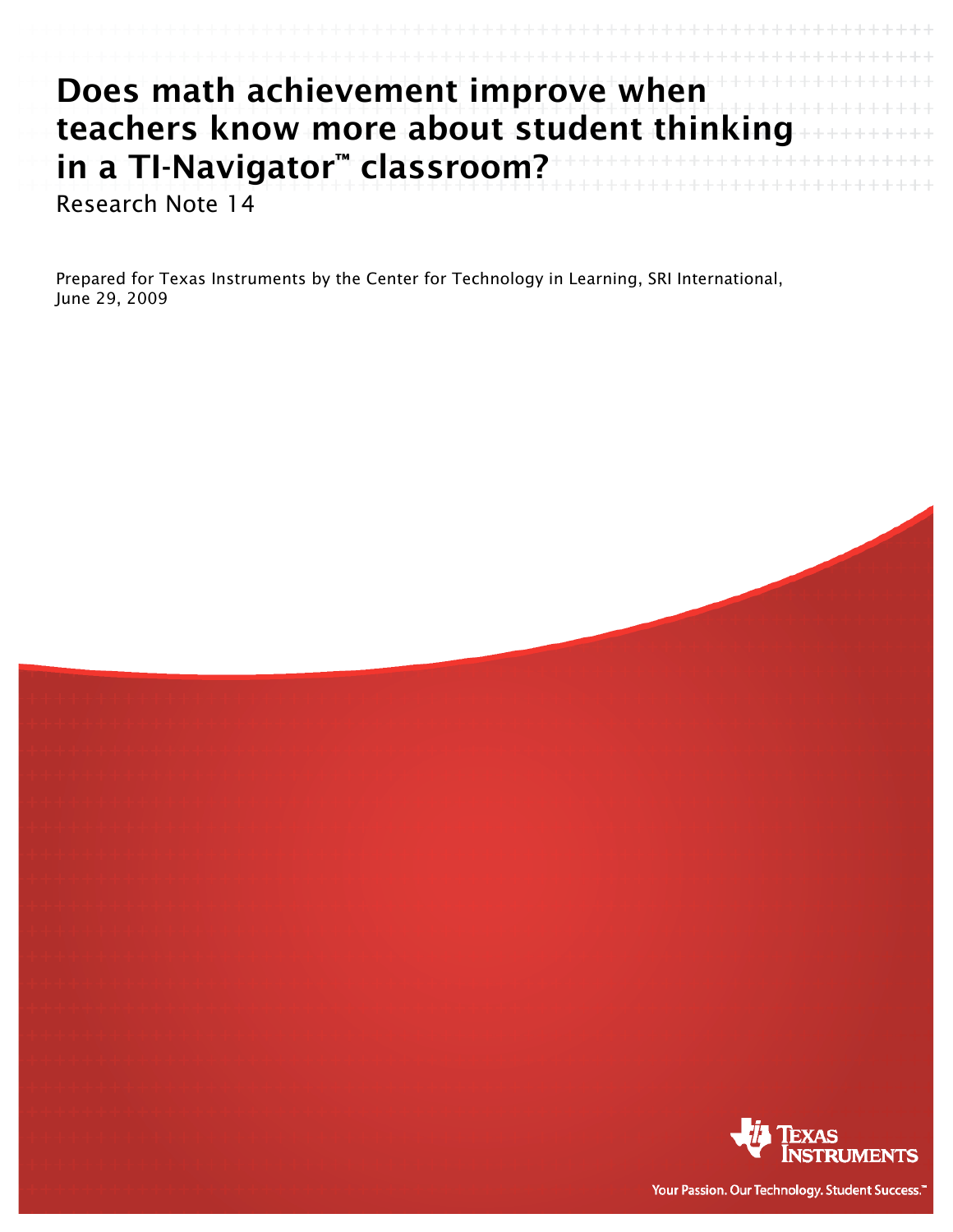# Does math achievement improve when teachers know more about student thinking in a TI-Navigator™ classroom?

Research Notes 14

# Strong Evidence from Classroom Connectivity in Algebra 1 Classrooms: Results of a Randomized Control Trial

Experimental research funded by the Institute of Educational Sciences at the U.S. Department of Education has yielded the strongest form of evidence on this question. Investigators led by The Ohio State University compared the use of the TI-Navigator™ classroom learning system in teaching Algebra to ordinary teaching of Algebra (in some cases, with graphing calculators).

The TI-Navigator system was employed in order to create a "connected classroom" in which teachers had more information about how students were thinking about mathematics. The experiment involved a national sample of 68 algebra teachers and 1,128 students in a randomized, controlled trial to examine the impact of a connected classroom on student achievement and students' beliefs about mathematics.

Classrooms that used the TI-Navigator system scored significantly higher–approximately a 14% mean learning gain compared with students not using the TI-Navigator system–on an algebra test. The results were calculated after controlling for student pre-test scores, teacher's years of experience, teacher's gender, and percent of free/reduced lunch students (Owens, 2008).

Teacher interviews were conducted to further investigate the impact of classroom connectivity. The main finding of the interviews was that the technology and the professional development contributed to changing classroom instruction for the better. The level of teacher knowledge about how students were performing was positively associated with student performance on the total algebra post-test score (Owens, 2008).

All students also completed pre- and post-surveys on several aspects of their attitudes toward mathematics. Students in connected classrooms showed greater improvement in how effective they felt about their ability to learn math and about the expectations they have for their own potential for success when compared with the group without classroom connectivity.

In related research, Marat (2005) examined the relationship between students' self-confidence and achievement. By receiving feedback on their performance and the performances of others, students are given an opportunity to perceive their own achievement in science and mathematics (Bandura, 1997; Luzzo, Hasper, Albert, Bibby, & Martinelli, 1999).

## High School Classroom Experiences in Canada

An additional study with the TI-Navigator system was conducted in  $10<sup>th</sup>$  grade classrooms in three secondary schools in an urban setting in Ontario, Canada. The school district had purchased TI-Navigator systems for the entire district and wanted to know if the system was effective in supporting the teaching of mathematics in  $9<sup>th</sup>$  and 10<sup>th</sup> grades.

In two of the schools, eight math classes used the TI-Navigator system. In the other school, eight  $10<sup>th</sup>$  grade math classes did not use the TI-Navigator system; they were used as the control or comparison group.

All students took a pre-test (scores used as a covariate to the post-test scores) and post-tests. In Canada, the type of mathematics class assignment depends on whether students pursue either an applied college apprenticeship or an academic university track.

The experimental *academic* track students performed significantly better on the post-test than the control group. There were no significant differences found between the *applied* experimental group and the control group.

*Research shows that students tend to score higher on mathematics achievement tests when the teacher knows, through a network-connected classroom, more about how students are thinking about mathematics.*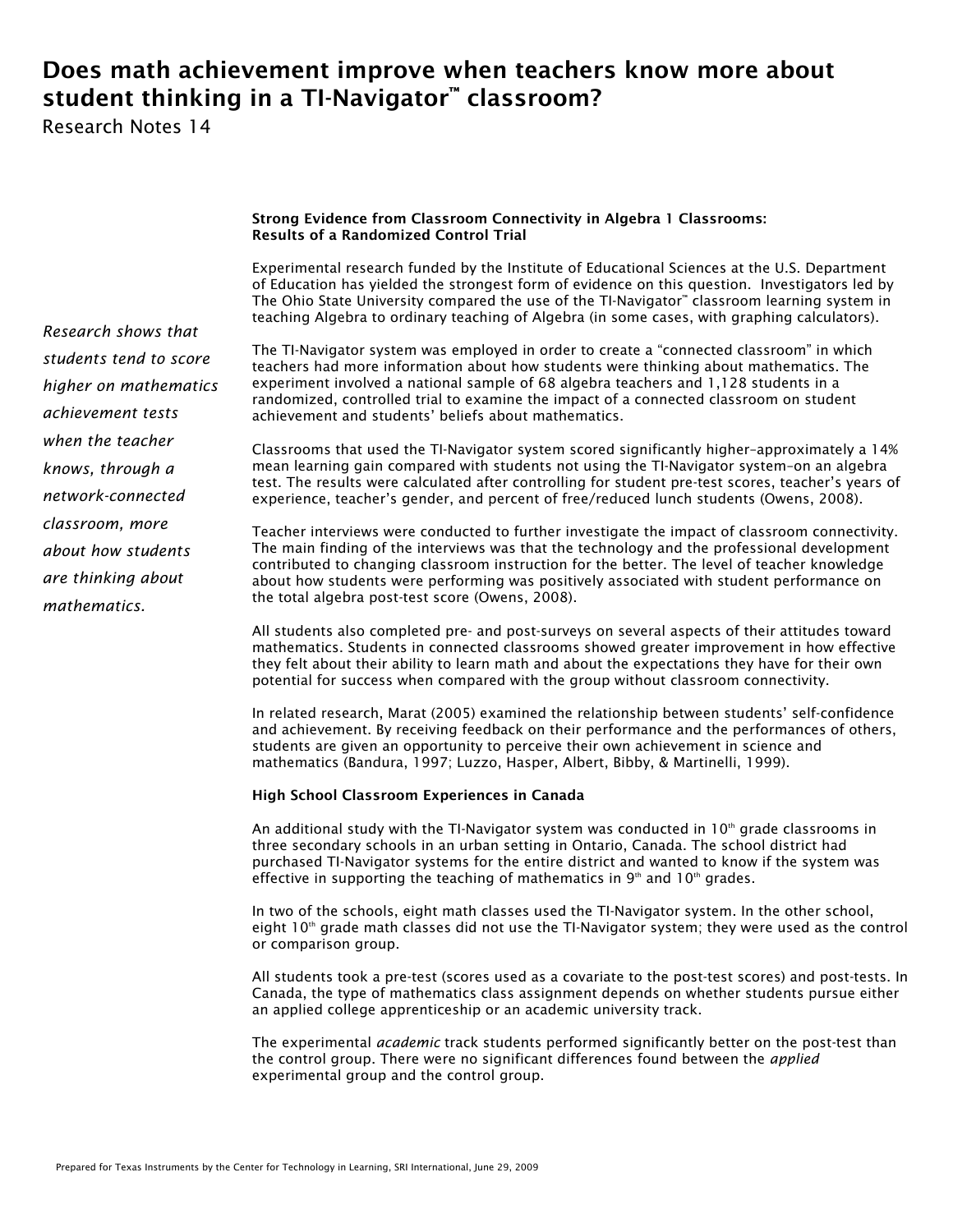Based on qualitative data from classroom observations, focus groups, and teacher interviews, the experimental *applied* students reported to enjoy working on activities with the connected technology and appreciated being able to share answers anonymously. Teachers and observers believed students benefited from their participation in the experimental group, though applied class achievement gains were not significant (Sinclair, 2008).

During teacher interviews, all of the teachers who used the TI-Navigator system said that they enjoyed using the system. While all of the teachers said that the LearningCheck™ and Quick Poll features of the system helped them to determine whether or not their students understood the material, most teachers said that they liked the way the instant feedback got the students involved.

One teacher commented "it's student-centered… [It] gets kids discussing the ideas." A department head stated that "incorporating technology into lessons requires a willingness to change one's pedagogy." A mentor teacher, assisting the teachers to incorporate the TI-Navigator system, reported that teachers used the customized materials for their classes and asked for more (Sinclair, 2008).

### How Teachers Use and Integrate the TI-Navigator System

As shown by studies of teachers' use of the TI-Navigator system (Owens, 2008; Penuel, 2008; Irving, 2008), teachers use TI-Navigator technology in a variety of ways. Most teachers use the capability to display student responses as a method of orchestrating class discussion focused on math understanding (Penuel, 2008).

Most teachers also use the Quick Poll feature as a method for checking homework comprehension, to focus on a particular concept being taught, or to increase student engagement.

Although the LearningCheck feature required putting the questions into the system before class, it was also used by a majority of the teachers. They reported that the feature made it easy to assess students quickly and informally, so they could immediately know whether to move forward in instruction or not.

In a low-achieving school, all algebra teachers used the TI-Navigator system to assess student competence on a practice state test. This aggregated data formed the basis for targeting specific content areas (Penuel, 2008).

A case study was conducted to find some of the ways the TI-Navigator system was implemented in physical science classes. One physical science teacher talked about having to initially set up new classroom routines to integrate the use of the TI-Navigator system, as well as adapt her lessons. She commented that the benefits of finding out what students understand outweighed the time to adapt her lessons.

Another teacher began the class with a "Bell Problem," the first problem to be done, using the TI-Navigator system. She then gathered and displayed results. These served as a basis for determining student understanding of the current topic and as a basis for class discussion (Irving, 2008).

Data collection sensors in science classes were used to collect, aggregate, and display data from motion detectors and pH meters. The use of the public screen to display these data led supported discussion on important aspects of scientific inquiry, such as accuracy, multiple measurements and averaging of class data (Owens, 2008).

#### How Technology is Implemented Matters

The TI MathForward™ program is a systemic reform initiative aimed at improving algebra achievement. The design of the program was informed by an earlier program in Hawaiian classrooms in which students using the TI-Navigator system overwhelmingly demonstrated higher math achievement and responded faster to teacher directions or presentation of tasks than students who did not use the system (Dougherty, 2005).

In a TI MathForward class, students experience challenging algebra instruction supported by the TI-Navigator system. TI MathForward is a district-level program, and teachers are required to participate in intensive professional development activities to support their use of TI MathForward materials and TI-Navigator technology.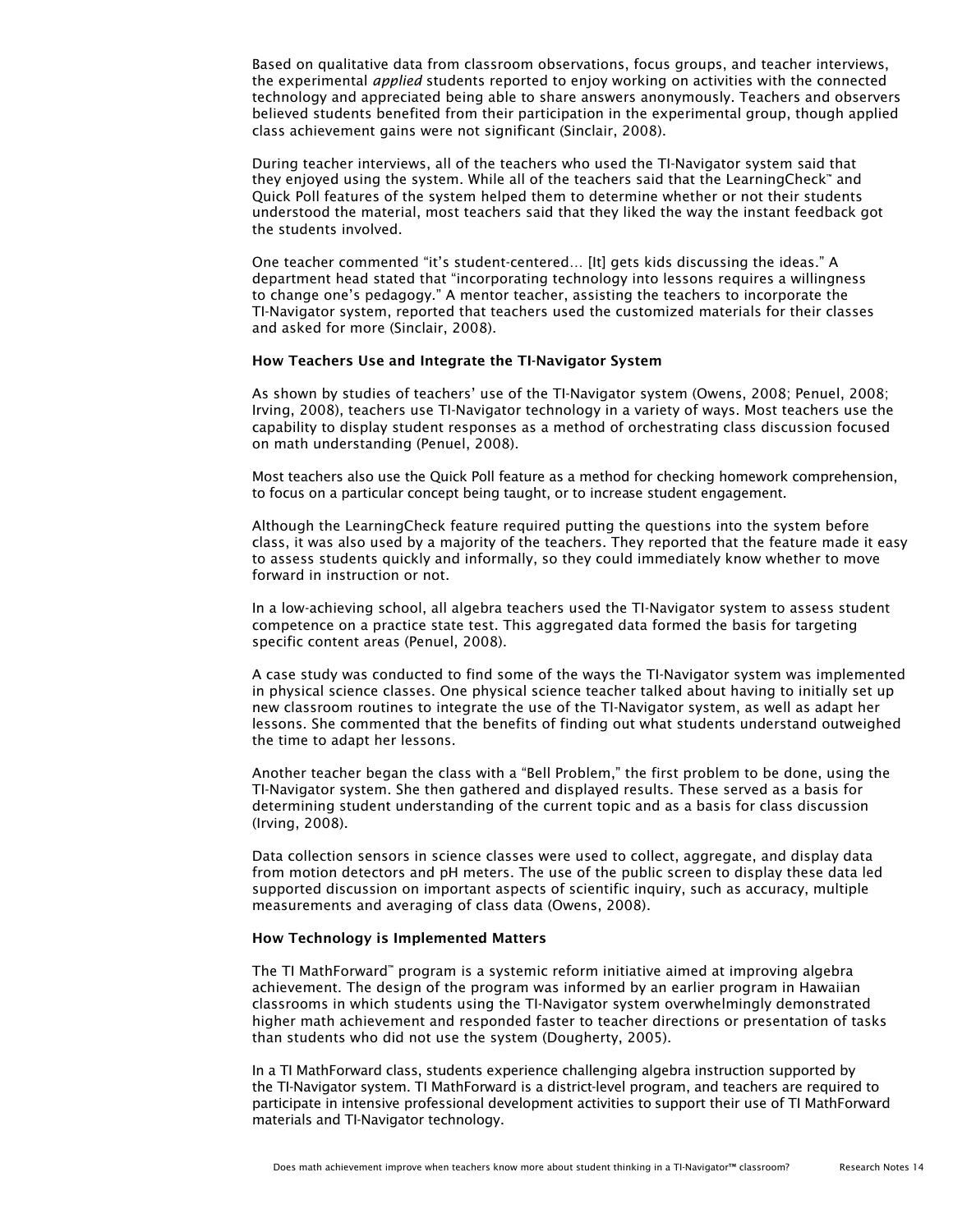An evaluation of TI MathForward took place in 2007-2008 and included 140 teachers in 35 schools from 11 districts. Classrooms in Ohio, New York and Texas, where implementation was strong, had students that gained 3 and 10 percent more than controls in a single year in mathematics. Researchers found that all schools increased mathematics instructional time for students; teacher's professional development experiences were deep, extended and varied in format, although most schools did not provide common planning time for teachers.

Teachers and students found that TI-Navigator technology contributed positively to teaching and learning. When using the TI-Navigator system, teachers used the Quick Poll feature and other formative assessment functions most often to collect information about student learning and change the pace of instruction. The top benefits of TI-Navigator technology, from most teachers' point of view, were more immediate feedback about what students know and can do, and enhanced student conceptual understanding of mathematics.

Districts reported differences in achievement between experiment and control groups. In Brentwood, California,  $8<sup>th</sup>$  grade students in the TI MathForward program significantly outgained comparison students (Penuel, 2008<sup>o</sup>). The findings were similar in Springfield, Ohio (Penuel, 2008<sup>o</sup>).

Canton, Ohio is a case of a district where differences in outcomes by grade level appeared to be correlated with levels of program implementation. Better student outcomes were linked to teachers who incorporated the TI MathForward interactive system more fully into their classrooms. Interactive teaching methods are an important ingredient in the program's success. In addition, Canton was an example of a district where TI MathForward had a positive, gap-closing effect for African American students (Penuel, 2008*<sup>c</sup>* ).

In Richardson, Texas, the overall gains made in mathematics by TI MathForward students on the Texas Assessment of Knowledge and Skills (TAKS™) were significantly greater than for comparison students, who differed from the program students in that they were higher achieving and less likely to be minority students.

The gains of TI MathForward students in Richardson were greatest in 7th grade, relative to the other two grades that participated. Among the TI MathForward™ students, 55 percent of students scored proficient or higher in mathematics in spring 2008, compared to 48 percent the year before, (Penuel, 2008*<sup>d</sup>* ).

### Rigorous Research is Rare in Education

Randomized trials and other forms of rigorous evaluation are rarely conducted in education. Even when they are conducted, finding strong positive effects is rare. For example, a national study commissioned by the U.S. Department of Education to assess the effectiveness of educational technology in math and reading, showed that test scores were not significantly higher in classrooms using selected technology products than classrooms that were not (Campuzano, L., 2009).

In each of the three studies above, the TI-Navigator system was used to create a "connected classroom" in which teachers were able to easily gain more information about students' mathematical thinking. Each of the studies employed a rigorous design and found clear benefits for student achievement, as well as other important variables such as students' self-efficacy and enjoyment of mathematics classrooms.

We emphasize that for these benefits to occur, teachers must leverage additional information about students' thinking in their practice–for example, by adapting instruction to better fit students' needs (Sanalan, 2008).

TAKS is a trademark of the Texas Education Agency.